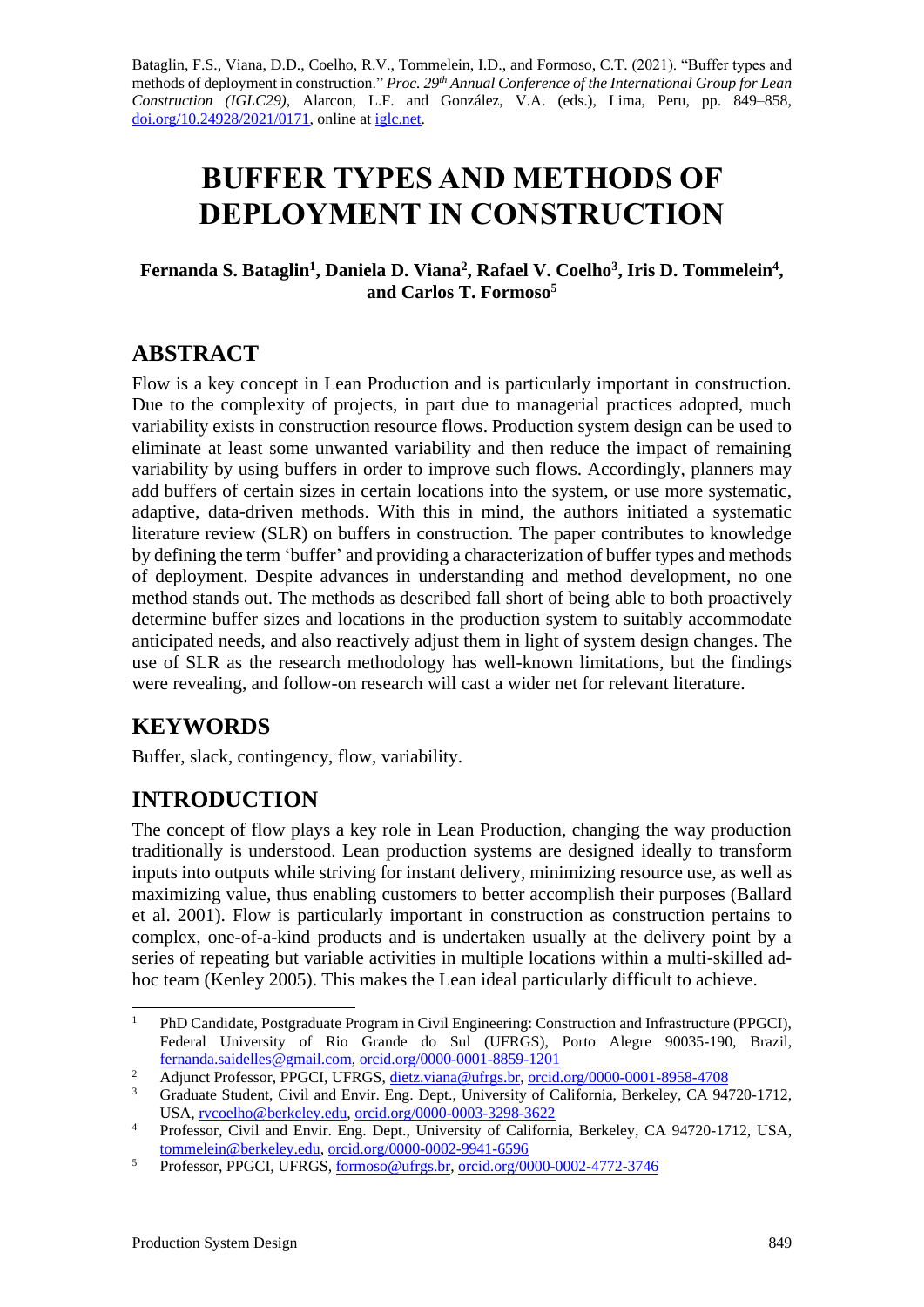Shingo (1989) defines production flow as a network of processes (flow of material or product in time and space) and operations (flow of workers and equipment in time and space). Ballard (2000) states that a requirement for good production flow is reliability, i.e., the necessary resources must be available at the right time to have a stable and predictable production system. The term resource refers to "a useful or valuable possession or quality that a person or organization has, for example, money, time, or skills" (Cambridge Dictionary 2021). In construction, resources are what is needed to execute a task, i.e., materials, information, workers, equipment and tools, space, time, and money.

Due to the peculiarities of construction projects and planning and control practices adopted, much variability exists in resource flows, and the probability of missing inputs is therefore considerable (Koskela 2000). Here, variability refers to "the quality of nonuniformity of a class of entities" (Hopp and Spearman 2011 p. 265). This can take on many forms, including process time variability and flow variability. Process variability stems from work procedure variations, setups, random outages, and quality problems. The related concept, process capability, refers to the characterization of such variability in the output of a process (or operation) under normal operating conditions and possibly adjusted for each project context by means of a probability distribution (Tommelein 2020). Hopp and Spearman further define that flow variability is created by the way work is released into the system or moved from one location to the next. Their key point is that the reduction of variability improves flow, yielding better results in production system performance. One way to reduce variability is to judiciously use buffers.

Production system design (PSD) is concerned with the development of operation and process design in alignment with product design, the structure of supply chains, and the allocation of resources (Ballard et al. 2001). It is an initial planning task that involves decisions that play an important role in the implementation of core Lean concepts, such as pull production, batch size, takt time (Schramm et al. 2006). PSD can be used to eliminate unwanted variability and reduce the negative impacts of the remaining variability by using buffers (Lee et al. 2006, Russell et al. 2015, Tommelein 2020).

So what are buffers and why use them? The term buffer is defined as a means to isolate operations subcycles from immediate interaction, i.e., to make them loosely linked (Howell et al. 1993). Buffers are resource cushions that can shield production from variability and thus help achieve desired outcomes (Alves and Tommelein 2004, Lee et al. 2006, Russell et al. 2015, Poshdar et al. 2018). Buffers make it possible to isolate a production process from its environment and also from the processes depending on it (González et al. 2011). Buffers are said to be redundancies that allow structural arrangement for the systems to accommodate variability (Miranda et al. 2007). However, in our view buffering does not mean that resources are necessarily redundant, e.g., standby capacity is related to the concept of underloading (i.e., intentionally scheduling resources to not be 100% utilized) in Takt Planning (TP) (Tommelein 2020) and helps to achieve reliability in systems subject to variability, i.e., most systems in the real world.

Terms related to buffer, are contingency and slack. The term contingency refers to a kind of buffer with time and money being the resources of concern. Contingency can cover possible time-cost-estimating errors and acts as a cushion against predictable as well as unforeseen risks (Barraza 2011).

The term slack generally appears to be given a broader meaning than buffer, with buffers being a kind of slack (Formoso et al. 2021, Saurin et al. 2021). Slack is more strategic in nature and of concern at the organizational level, whereas buffers tend to be more operational in nature and of concern at the project level. Slack is present when extra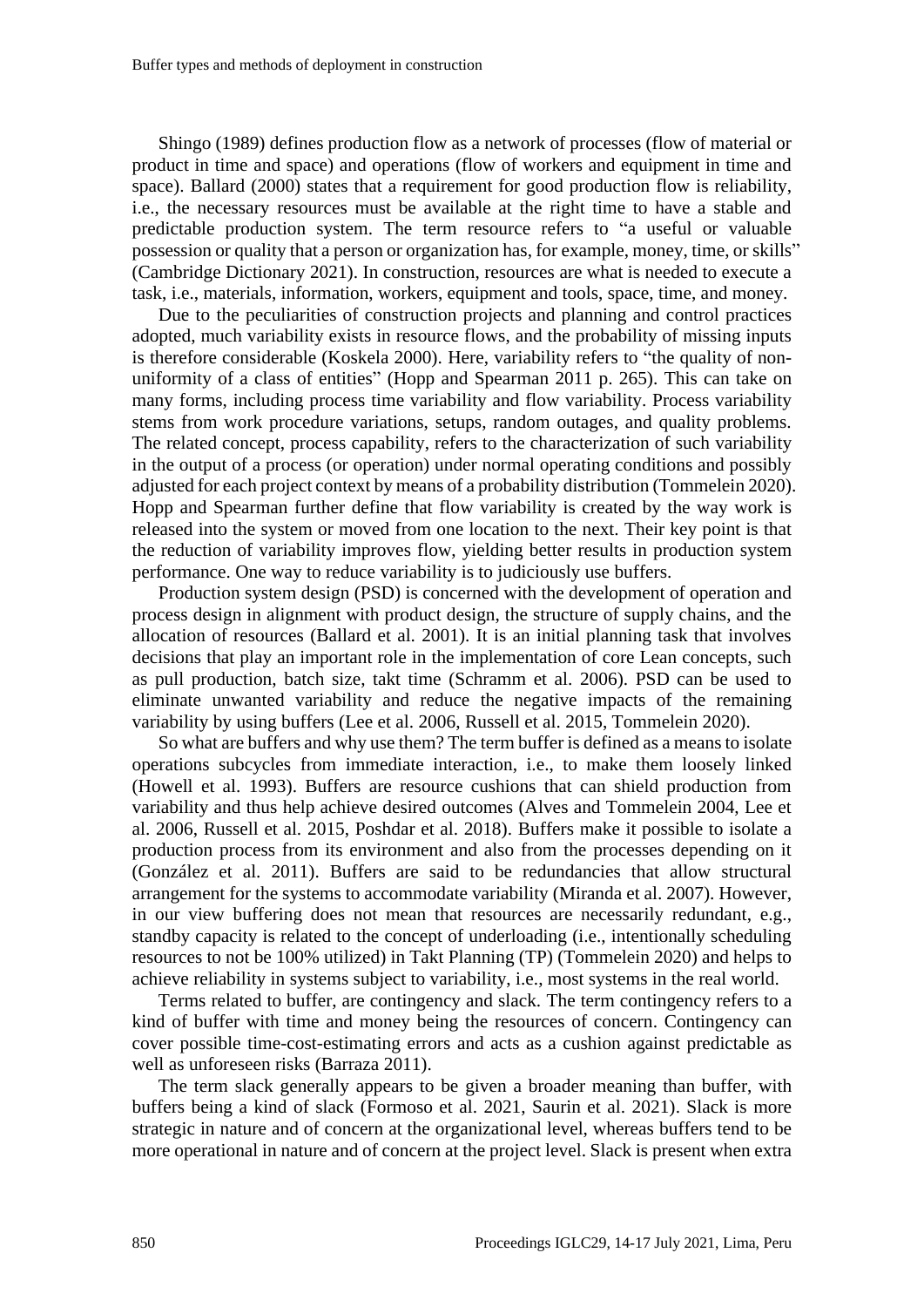resources are available to allow an organization to adapt, change, and protect critical processes from internal pressures for adjustment or to external pressures for change in policy (Bourgeois 1981, Lawson 2002). One way of adapting is to use a buffer to insulate the organization's technical core from environmental changes (Moreno et al. 2009).

Buffers can serve as countermeasures to address production system performance concerns (Spear and Bowen 1999) and are then considered to be of value instead of waste. However, buffers that are not carefully sized and located can be wasteful and have negative impacts on the system, such as causing long lead times, inflating work-inprocess (WIP), and increasing non-value-adding activities (e.g., multiple handling of materials) (Howell and Ballard 1995). Likewise, oversized inventory buffers that are a consequence of the traditional idea that resources (workers and equipment) should be always kept busy (i.e., maximizing their utilization) even when the performed tasks are not immediately needed are also wasteful.

A common practice in construction is to add time buffers to a project schedule using a deterministic approach, not considering the dynamic nature of projects, e.g., Poshdar et al. (2018) mentioned the practice of simply adding a fixed percentage of the expected duration to each activity in a project network. This percentage may be decided according to the personal judgment and experience of project managers, "a trial-and-error process with dubious results" (González et al. 2011 p. 715). An alternative to using deterministic approaches is to use systematic, adaptive, data-driven methods, based on probabilistic mathematical models to define buffers and adjust them in real-time as needed.

The aim of our research is to categorize buffering methods used in construction as presented in the literature. We are not aware of literature that does this but think that a categorization can help in choosing which methods to use, alone or in combination, and under what circumstances. The research question addressed is: What buffer types of buffers and methods of deployment have been used for buffer management? This paper reports on the results of the first stage of this research, consisting of conducting an exploratory literature review. It is the start of an iterative process (Lavallee et al. 2014).

### **RESEARCH METHODOLOGY**

The research is based on a systematic literature review (SLR), which is a means of identifying, evaluating, and interpreting documents relevant to a specific research question (Kitchenham 2004, Lavallee et al. 2014). The use of SLR as the methodology has well-known limitations, but the findings were nevertheless revealing, and follow-on research will cast a wider net for additional documents.

The SLR used four databases: (1) Science Direct, (2) American Society of Civil Engineers (ASCE), (3) Taylor & Francis Online, and (4) International Group of Lean Construction (IGLC). The choice of these databases was admittedly somewhat arbitrary, but a starting point was needed for the review. The search used the terms {"buffer" OR "contingency" OR "slack"} (in the title, abstract, and keywords) AND "planning" AND "control" AND "management" AND "construction project" (anywhere in the paper). The first three were chosen because they appear to be used interchangeably; the others were used to limit the scope of the search in this first stage of exploration.

A challenge in conducting this review is the use of certain terminology. Planning and control refer respectively to proactive (preventing anticipated disturbances as early as they are foreseeable) and reactive methods (incrementally repairing the plan in response to internal and external events that cause deviation from the plan, after Miranda et al. (2007), although planning is loosely used for both. Different authors use the term buffer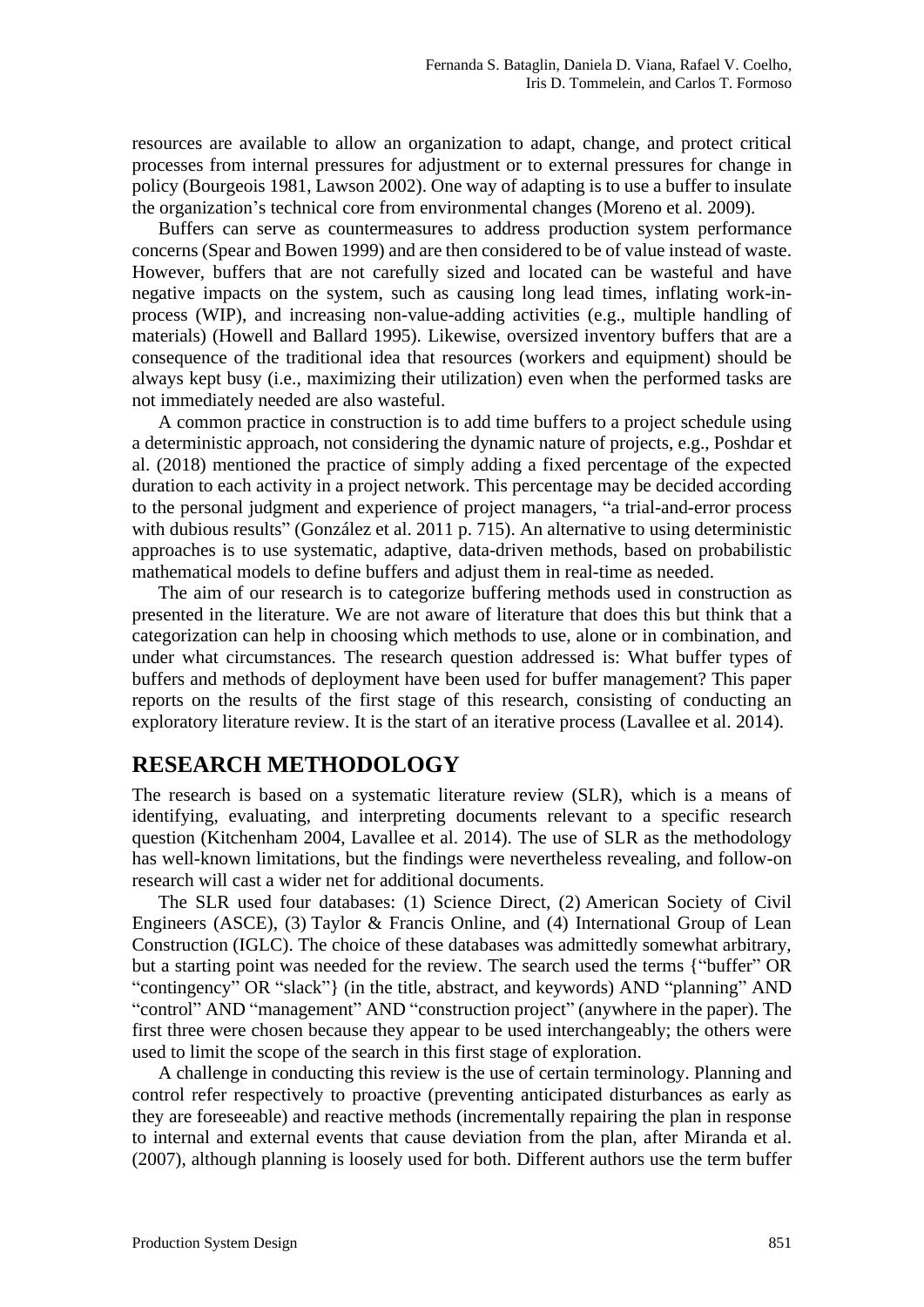with different meanings or fail to define the term altogether. This challenge was addressed during the review (see earlier definitions of buffer, etc.).

The authors accessed the databases between August 10 and 13, 2020, and identified 336 papers<sup>6</sup>. Figure 1 illustrates the selection process steps. Use of these search criteria meant that certain papers were not found and consequently were not included in the review, although they might have been relevant (incl. several of our own papers that are relevant). Similarly, some papers found were judged to not suit the topic of interest and consequently were not included (e.g., papers in the domain of ecology).



Figure 1: Steps of the systematic literature review

Assuming that authors (incl. teachers and students) may develop not one but several papers along a similar line of thought, we organized the papers by author cluster. The simultaneous review by cluster of multiple papers using related models and paradigms helped us gain better understanding of the authors' work. As a result of the overlapping between author clusters and source distribution analysis, 73 papers were selected for analysis. These formed 19 clusters (Figure 2). For brevity of this IGLC paper, limited to 10 pages, we report only the analysis of clusters with at least 3 papers and at least 3 authors per cluster (circled in Figure 2), which represent approximately 64% of all papers identified in the SLR.

Methods of buffer deployment were classified as proactive or reactive. They were also categorized according to different planning levels, considering the planning horizons adopted in the Last Planner® System (LPS) (Ballard and Tommelein 2021): (1) longterm: set milestones to be achieved during the execution of the project, (2) medium-term: identify and remove constraints by ensuring that necessary resources are made available, and (3) short-term: define and commit to work assignments that drive the production process.

## **RESEARCH FINDINGS**

#### **BIBLIOMETRIC INFORMATION**

The 73 papers appeared in 11 different journals and conference proceedings with 75% of those being published over the last 15 years (since 2005), but some going as far back as 1994. The largest number of papers (44 in total) appeared in the Annual Conference of IGLC, and the next largest number (16) appeared in the ASCE Journal of Construction

<sup>6</sup> Readers may contac[t fernanda.saidelles@gmail.com](mailto:fernanda.saidelles@gmail.com) to request the complete list of references.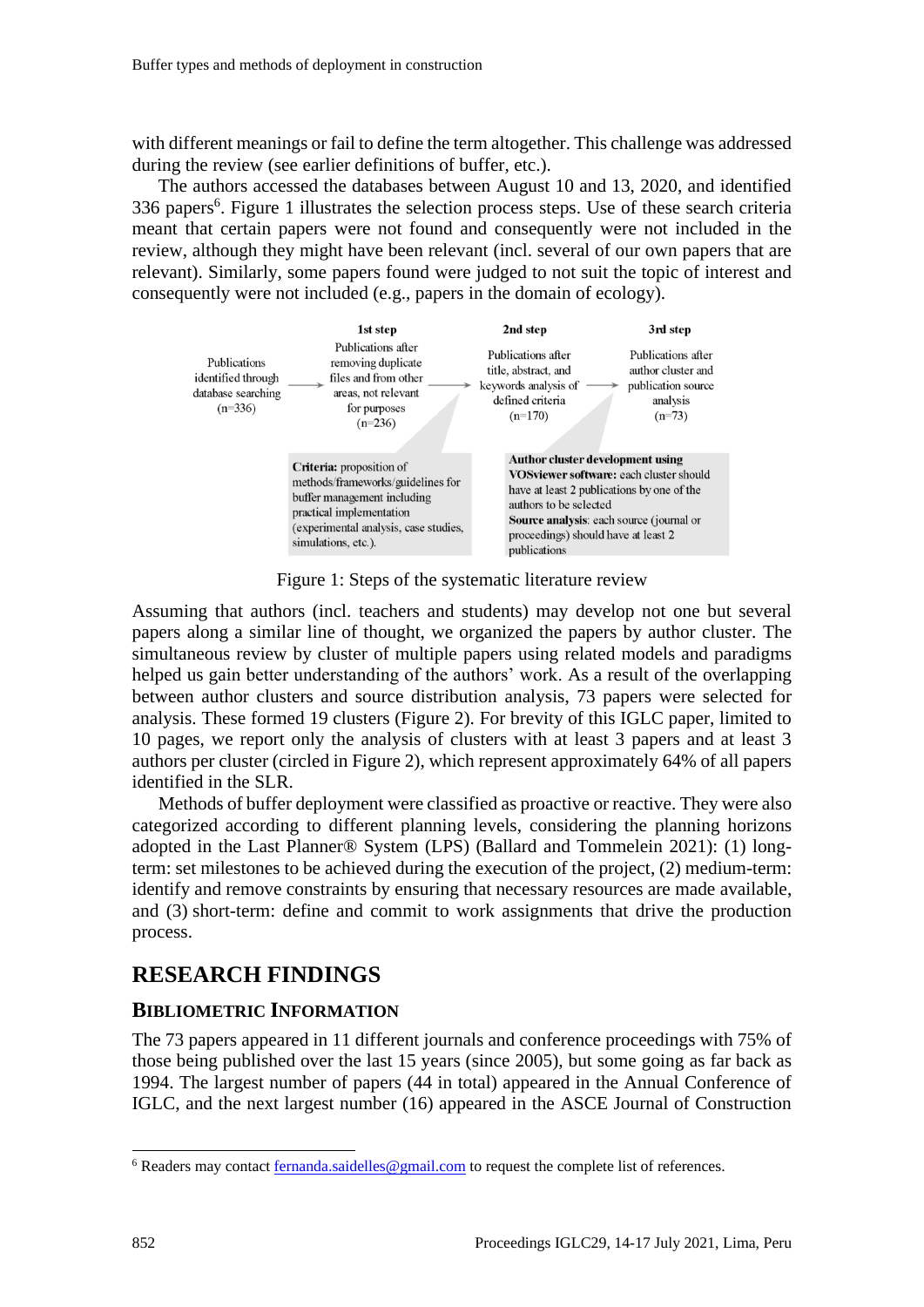Engineering and Management. The paper's first authors were mostly from the United States (27 papers), Brazil (7), Chile (6), and New Zealand (6).



Figure 2: Network and clusters visualization

Authors from different clusters usually favored the use of one search term (either "buffer", "contingency", or "slack") over the other two, e.g., some authors who emphasized time and cost buffers used the term "contingency." Only the authors from Cluster 2 used the term "slack." They acknowledged that in Lean Construction the term "buffer" is more commonly used yet they preferred using "slack" because of its broader meaning. The IGLC papers by Formoso et al. (2021) and Saurin et al. (2021) discuss the concept of slack in greater depth and offer examples.

#### **BUFFERING METHODS OF DEPLOYMENT**

Buffering methods of deployment are identified based on the authors' cluster definition (numbers shown in Figure 3). Each of these is related to buffer types (space, capacity, information, time, inventory, and financial) based on the type of resource (space, workers, equipment/tools, material, information, time, and money). A sample of papers from these clusters is described next.

Frandson and Tommelein (2016) (Cluster 1) studied the use of TP for interior construction. The purpose is to create flow on a construction site based on a takt for each construction phase or process, i.e., each trade must complete their work in each assigned zone within the defined takt time. This method uses capacity buffers (underloading the resource) to balance the workflow. TP may be classified as a proactive method used for collaborative PSD, expanding on the commitment mechanism of the LPS.

Do et al. (2014) (Cluster 1) explored Target Value Design (TVD) as a method for controlling project cost overruns. Designing to a target cost is a product development practice that converts cost into a design criterion, rather than treat it as a design outcome. TVD projects, in contrast to other projects, require less contingency (financial buffer in this case) to cover a certain amount of uncertainty in the project because the project contingency gets pooled instead of being held individually by each participant.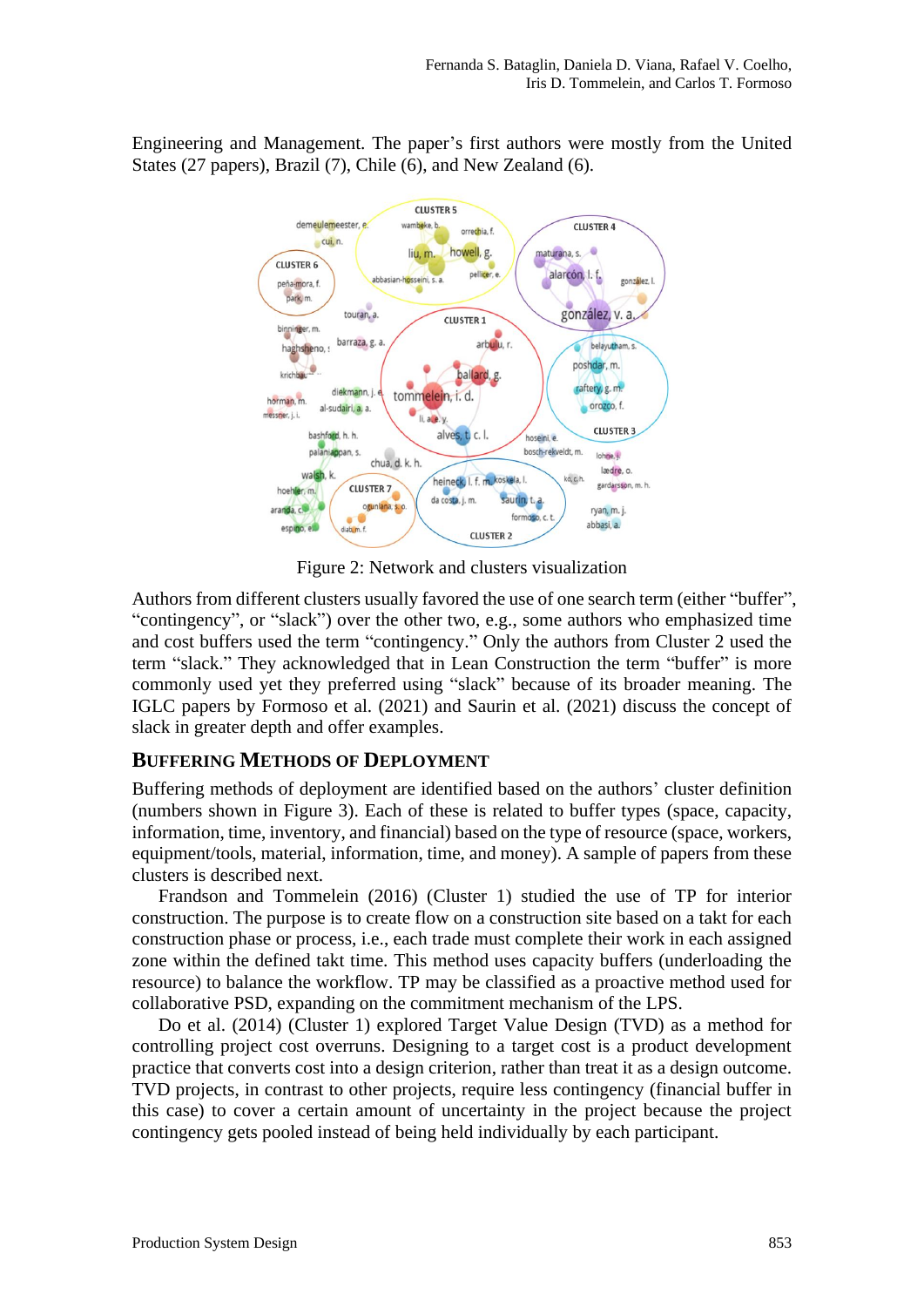

Figure 3: Buffering methods, types, and related resources

Alves and Tommelein (2004) (Cluster 1) used discrete-event simulation to mimic the behavior of the sheet-metal duct supply chain and how the choice of inventory buffers between activities impacts the system. The simulation revealed that if supply chain participants need large inventories between activities, lead times and WIP increase and the system's throughput decreases, a relationship described by Little's Law (Little 2011). Some contractors are sacrificing lead times and inventory levels for improvements in the reliability of their systems using buffers. The larger the buffer size, the longer it takes for the production batch to be assembled and released to the next activity, losing some advantages of the pull system. In this case, the supply chain loses its capacity to quickly respond to variations in demand. This amplifies the importance of first reducing the variation related to activities so that buffers can be reduced, and the system can be more effective. The simulation model offers a proactive approach because it allows understanding the system performance and prevents obstacles related to variability in this complex supply chain (incl. processes and operations), influencing all hierarchical levels of decision-making.

Poshdar et al. (2018) (Cluster 3) proposed using a multi-objective probabilistic-based time buffer allocation method (MPBAL) that was developed based on a mathematical solution to analyze construction project networks. They created models of variability at the activity level based on the information provided by project personnel and combined them into an integrated model that represents the probable time performance at the project level. Buffers are represented by the duration of the activities over their original expected duration. The project completion time, the project total cost, planning reliability, and schedule stability are the four criteria adopted to formulate the multi-objective problem of buffer allocation. MPBAL iteratively extends the duration of project activities by one unit of time buffer (e.g., 1 day) and quantifies their impact on the four criteria mentioned. The MPBAL method provided a range of options for the possible buffer allocation scenarios acting as a long-term proactive approach that gives decision-makers freedom to implement their preference in the final solution.

González et al. (2011) (Cluster 4) proposed a method for managing WIP buffers in repetitive projects, based on the reliable commitment model (RCM). RCM uses site information and planning reliability indicators that result in improved project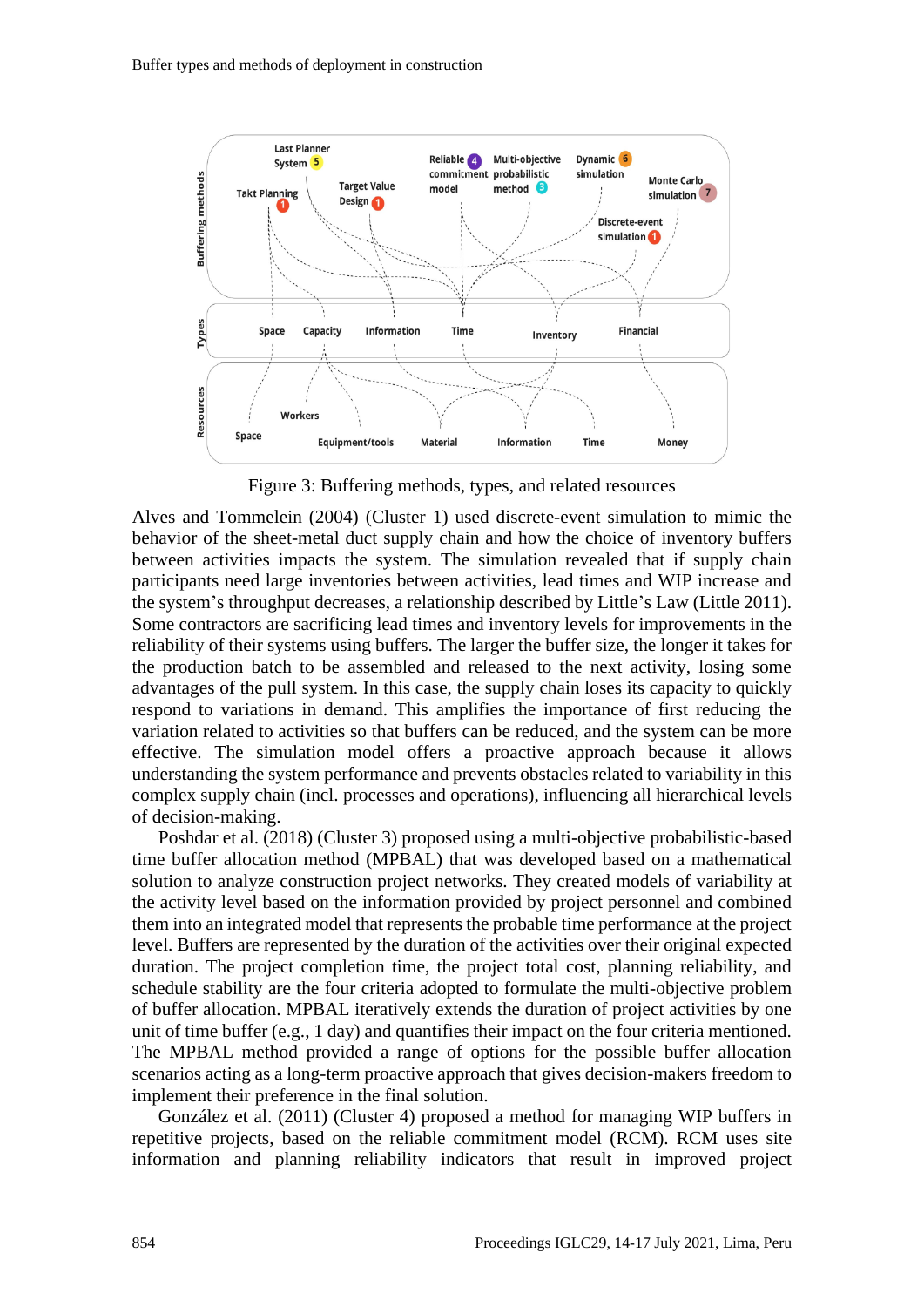performance, such as labor productivity and process progress. It provides a proactive approach for managing inventory buffers on construction projects at the operational level and demonstrates how WIP buffer size influences process capacity, resource use, and time delays. RCM aims to produce buffered work plans at the short-term level (weekly) using data from previous weeks to provide feedback into the system.

Russell et al. (2015) (Cluster 5) empirically demonstrated the effectiveness of the LPS in reducing time buffers and increasing Percent Plan Complete (PPC). Their findings demonstrate that the LPS exemplifies an effective planning strategy for construction managers to improve project performance and help them understand what drives the need for buffers in schedules, allowing efforts to strategically address areas of concern. Collection of time buffer, productivity, and PPC data demonstrated the effects of collaborative planning compared with traditional planning methods.

Lee et al. (2006) (Cluster 6) proposed a dynamic simulation-based buffering strategy to generate a construction plan, focusing on the detrimental impacts of errors and changes when concurrent design and construction are applied to a project. To absorb delays, this method places time buffers at the start of an activity, rather than at the end as a contingency buffer would. This time allows the performer of the activity to handle illdefined tasks by using a pre-checking or make-ready process to capture and correct predecessors' hidden errors (i.e., errors that have not been identified through the quality management process) and latent changes (i.e., changes that have not been identified through the scope management process nor approved through the claim and change management process). Thus, the method supports proactive behavior at the level of longand medium-term planning.

Panthi et al. (2009) (Cluster 7) focused on approaches to handle risks through the allocation of cost contingencies (financial buffers) on infrastructure projects such as highways, hydropower plants, and petroleum pipelines. Their method is divided into three steps: risk identification, risk assessment, and response. They quantified the effects of these risks by determining the probability and severity using the Analytical Hierarchy Process, and then in the response step, used Monte Carlo simulation to determine contingency. Theirs is a proactive approach because it was applied to allocate cost contingency for projects.

## **DISCUSSION**

A variety of buffer types and methods of deployment were identified. Proactive methods are used during the planning process to anticipate possible problems and help to make decisions: methods focused on planning and control (Cluster 1); probabilistic and statistical models (Clusters 3 and 4); and tools such as simulations (Clusters 1, 6, and 7). Reactive methods use an outcomes analysis to determine a response based on how the results impacted the system performance (Cluster 5). Results from production system performance analysis, if reliable and consistent, may be used to generate data and provide feedback into the system, acting as inputs for proactive methods.

The scope for buffer allocation may be segmented into: (1) process (e.g., TP, LPS) vs. (2) operation (e.g., underloading with capacity), following Shingo's (1989) definition, and depending on the level of decision-making.

Based on the level of the planning system considered, buffer types can vary. Lee et al. (2006) (Cluster 6) added time buffers to the master schedule, whereas Alves and Tommelein (2004) (Cluster 1) added inventory buffers to the production schedule where details on resource allocation are visible. Also, some studies focused on a specific type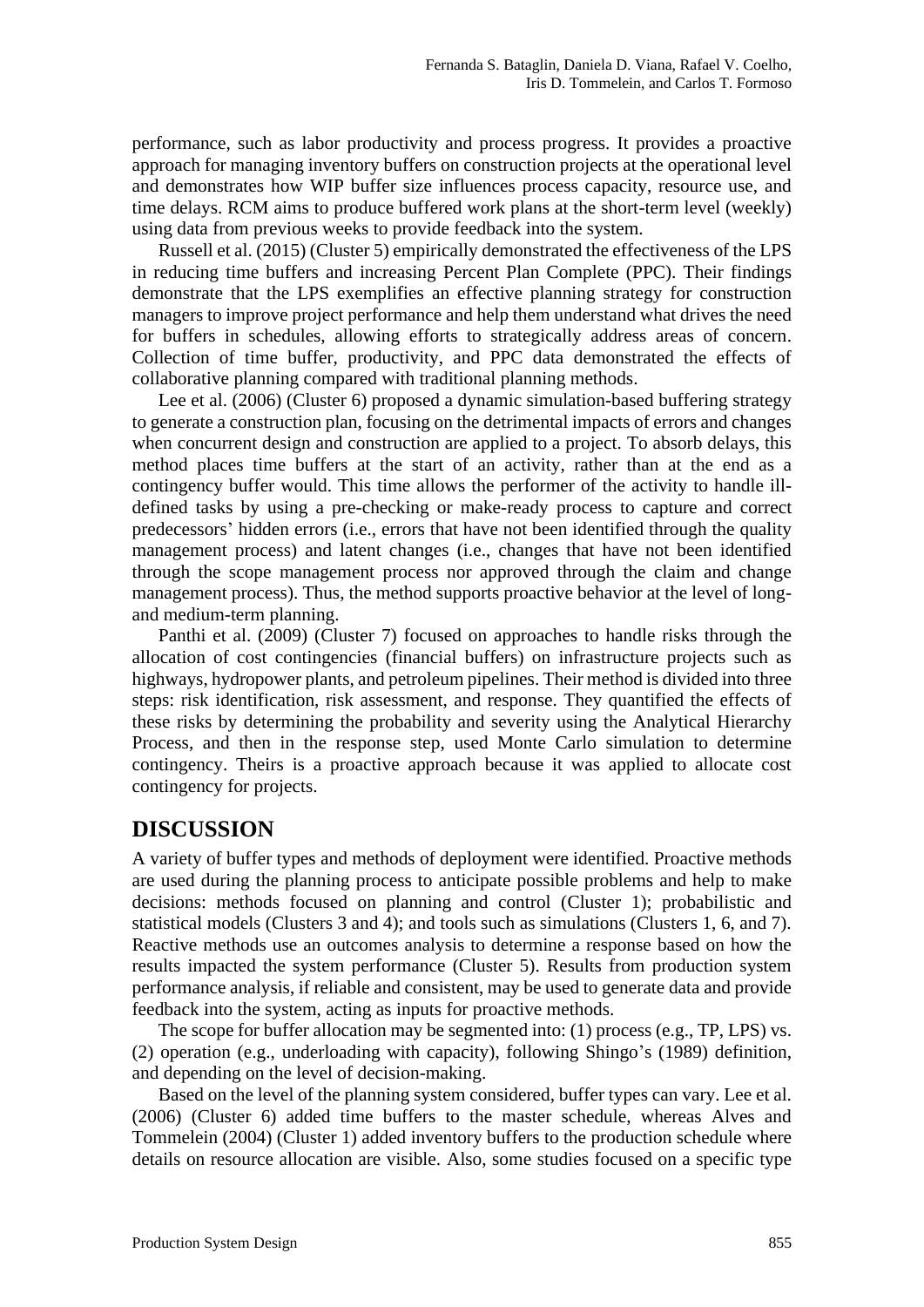of buffer, e.g., by Clusters 3 and 4 when probabilistic and statistical models are used. Others are more wide-ranging to allow decision-makers to choose what type of buffer they will prioritize, e.g., by Cluster 2 that focuses on design slack.

Saurin et al. (2013) (Cluster 2) illustrated the applicability of a set of guidelines for the management of complex socio-technical systems. One guideline suggested using design slack to reduce structural complexity and absorb the effects of unanticipated variability, which is a result of emerging events.

The concept of slack overlaps with the concept of buffer, but it has broader applicability. Cluster 2 authors recognized that in complex socio-technical systems, the concept of buffer is insufficient to deal with all possible types of variability. The evidence collected on a refurbishment project indicated that the master plan did not have any slack, regardless of its level of detail. According to the contractor's planner, a reason for no slack was the fact the client determined the handover dates, and there was little or no room for negotiating those dates. The planner also mentioned using, in some projects, a target plan that establishes a final handover date a few weeks before the date in the master plan. The target plan has best-case assumptions, and it creates a buffer to absorb delays that may yet happen. Whether or not the master plan has designed-in slack, it is worth noting that effects of unanticipated variability (e.g., schedule delays) can be dealt with not only by working longer hours and weekends but also by process and operation improvement (relying on human creativity) all of which are forms of slack capacity.

Fireman et al. (2018) (Cluster 2) investigated the role of slack in standardized work, assuming that it can be used to absorb variability from different sources. Standardized work is a type of action-oriented approach that sets a basis for continuous improvement and considers basic elements such as takt time, cycle time, WIP, and work sequence. Slack resources such as time, capacity, safety stocks, and also multifunctional team formation, cross-training, and the creation of help chains can enhance a project team's ability to deal with variability.

### **CONCLUSIONS**

This paper provided an overview of buffering methods. The analysis of methods revealed that it appears to be impossible to define an absolute number for sizing buffers or to fix their location. The need for buffers is context-dependent and their use must be adapted to the nature of the system they pertain to. Construction projects are dynamic and buffering approaches must be able to adapt to changes in the system. A planner must understand the nature and functions in the system to decide where to invoke these functions' insights: in planning by adopting proactive methods or in reacting to circumstances. The deliberate use of buffers is important: if buffers are not well-managed they be wasteful instead of being of value by serving as a countermeasure to the manifestation of variability. Understanding sources of variability and removing unwanted variability must be done before adding buffers to reduce the impact of remaining variability in production systems.

Some studies proposed methods applicable to certain types of projects, nevertheless, for any type of project, the first step toward using buffers in construction management is to raise context awareness and answer questions such as: Are buffers needed, why?, What type of resources will be used as buffers?, and What type of methods of deployment will be used? Some methods are more complex to understand than others and consequently demand that users have prior knowledge of certain topics, e.g., mathematical modeling or simulation software. Such knowledge will affect which method users choose.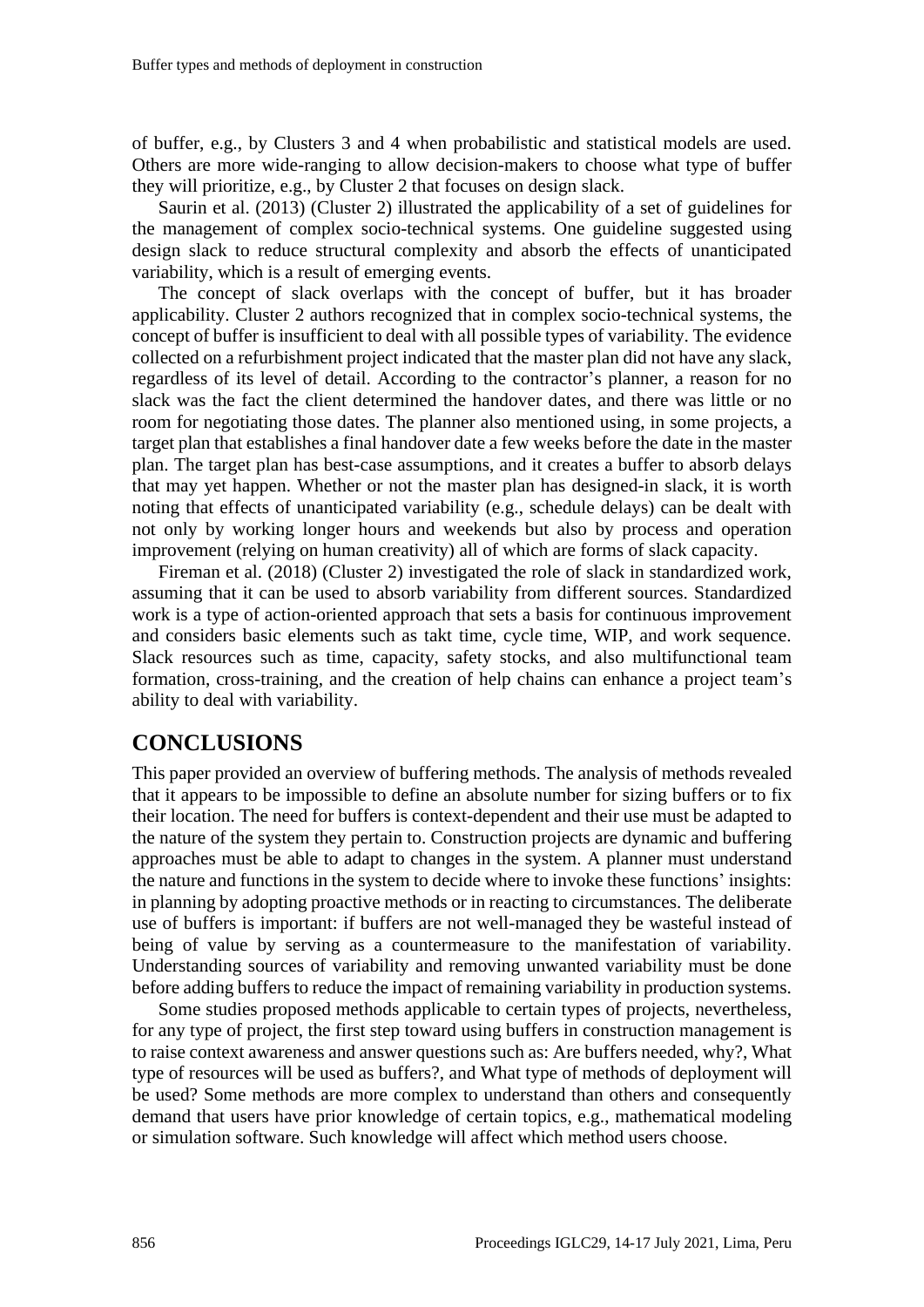We note that existing buffering methods can serve as alternatives to deterministic approaches traditionally used to define buffers in construction. Despite the advances in new method development (e.g., advances in mathematical modeling and simulation), further work is necessary to create more adaptive systems that allow for real-time decision-making and can respond when the need to use buffers arises. Having started with a SLR to come to explore existing literature on buffer management in construction, follow-on research will certainly broaden the search for related literature.

### **ACKNOWLEDGMENTS**

This research was supported in part by the Coordenação de Aperfeiçoamento de Pessoal de Nível Superior - Brasil (CAPES) that sponsored the studies of Fernanda S. Bataglin at UC Berkeley and by members of the Project Production Systems Laboratory (P2SL). Any opinions, findings, conclusions, or recommendations expressed in this paper are those of the authors and do not necessarily reflect the views of CAPES or P2SL members.

### **REFERENCES**

- Alves, T. and Tommelein, I.D. 2004. "Simulation of buffering and batching practices in the interface detailing-fabrication-installation of HVAC ductwork." *Proc. 12th Ann. Conf. Int. Group for Lean Constr.*, Helsingør, Denmark, 1-13.
- Ballard, G., Koskela, L., Howell, G., and Zabelle, T. 2001. "Production system design in construction" *Proc. 9th Ann. Conf. Int. Group for Lean Constr.*, Singapore, 1-15.
- Ballard, G. and Tommelein, I.D. 2021. *2020 Benchmark of the Last Planner® System*. Project Production Systems Laboratory, Univ. of California, Berkeley, CA, March.
- Barraza, G. 2011. "Probabilistic estimation and allocation of project time contingency." *J. Constr. Engin. Manage.*, 137(4), 259-265.
- Bourgeois III, L.J. 1981. "On the measurement of organizational slack." *Academy of Management Review*, 6(1), 29-39.
- Cambridge Dictionary 2021. https://dictionary.cambridge.org/us (accessed March 2021).
- Do, D., Chen, C., Ballard, G., and Tommelein, I.D. 2014. "Target Value Design as a method for controlling project cost overruns." *Proc. 22nd Ann. Conf. Int. Group for Lean Constr.*, Oslo, Norway, 171-181.
- Fireman, M.C.T., Saurin, T.A., and Formoso, C.T. 2018. "The role of slack in standardized work in construction: an exploratory study." *Proc. 26th Ann. Conf. Int. Group for Lean Constr.*, Chennai, India, 1313-1322.
- Formoso, C.T. et al. 2021. "Slack in construction Part 1: Core concepts." *Proc. 29th Ann. Conf. Int. Group for Lean Constr.,* Lima, Peru, forthcoming.
- Frandson, A. and Tommelein, I.D. 2016. "Takt time planning of interiors on a precast hospital project." *Proc. 24th Ann. Conf. Int. Group for Lean Constr.,* Boston, Mass., USA, 143-152.
- González, V.A., Alarcón, L.F., Maturana, S., and Bustamante, J.A. 2011. "Site management of work-in-process buffers to enhance project performance using the reliable commitment model: case study." *J. Constr. Engin. Manage.*, 137(9), 707-715.
- Hopp, W. and Spearman, M. 2011. *Factory Physics*. 3rd ed., Waveland Press, Illinois.
- Howell, G. and Ballard, G. 1995. "Factors affecting project success in the piping function." *Proc. 3rd Workshop on Lean Construction,* Albuquerque, USA, 161-185.
- Howell, G., Laufer, A., and Ballard, G. 1993. "Interaction between subcycles: One key to improved methods." *J. Constr. Eng. Manage.*, 119(4), 714-728.